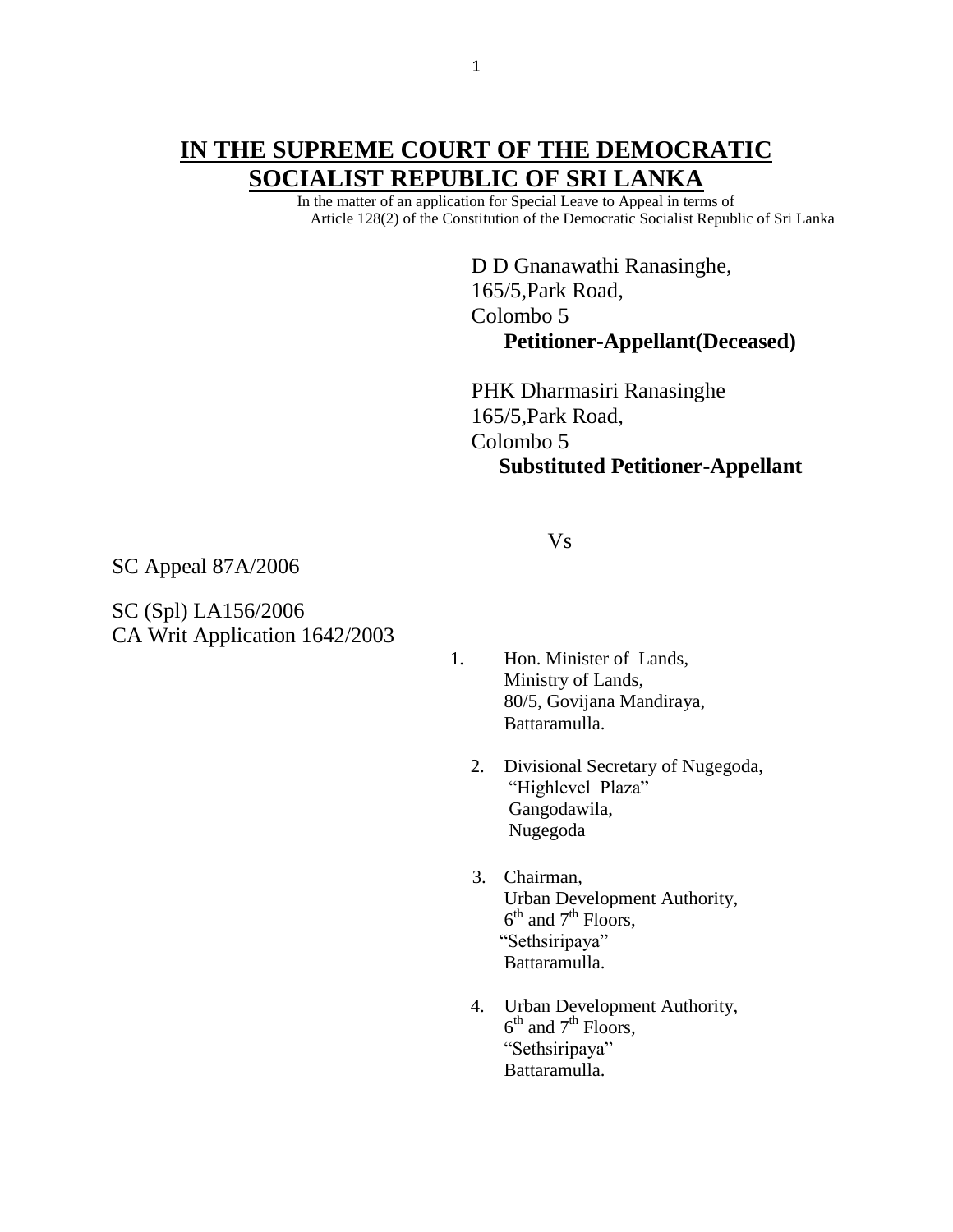- 5. Chairman, Sri Lanka Land Reclamation and Development Corporation, 351,Kotte Road, Rajagiriya.
- 6. Hon. Attorney-General, Attorney-General's Department, Colombo-12.

## **Respondent-Respondents**

| <b>Before</b>                            | : Sisira J de Abrew J<br>Anil Goonerathne J<br>Nalin Perera J                                                      |
|------------------------------------------|--------------------------------------------------------------------------------------------------------------------|
| Counsel<br>Written<br><b>Submissions</b> | : Faiz Musthapa PC for the Substituted Petitioner-Appellant<br>Rajeev Gunatilake SSC for the Respondent-Respondent |
|                                          | tendered on : 11.7.2017 by the Substituted Petitioner-Appellant                                                    |
|                                          | 20.6.2017 by the Respondent-Respondent                                                                             |
| Argued on $\therefore$ 7.6.2017          |                                                                                                                    |

Decided on : 13.09.2017

## **Sisira J De Abrew J.**

 The Petitioner-Petitioner-Appellant (hereinafter referred to as the Petitioner-Appellant) claims that she and her children are the owners of the land in dispute.

 The acquisition of the land in dispute commenced in 1980 by publishing a Section 2 of the Land Acquisition Act notice (hereinafter referred to as the Section 2 notice) and an order made under proviso to Section 38(a) of the Land Acquisition Act (hereinafter referred to as the order under Section 38(a) proviso). The order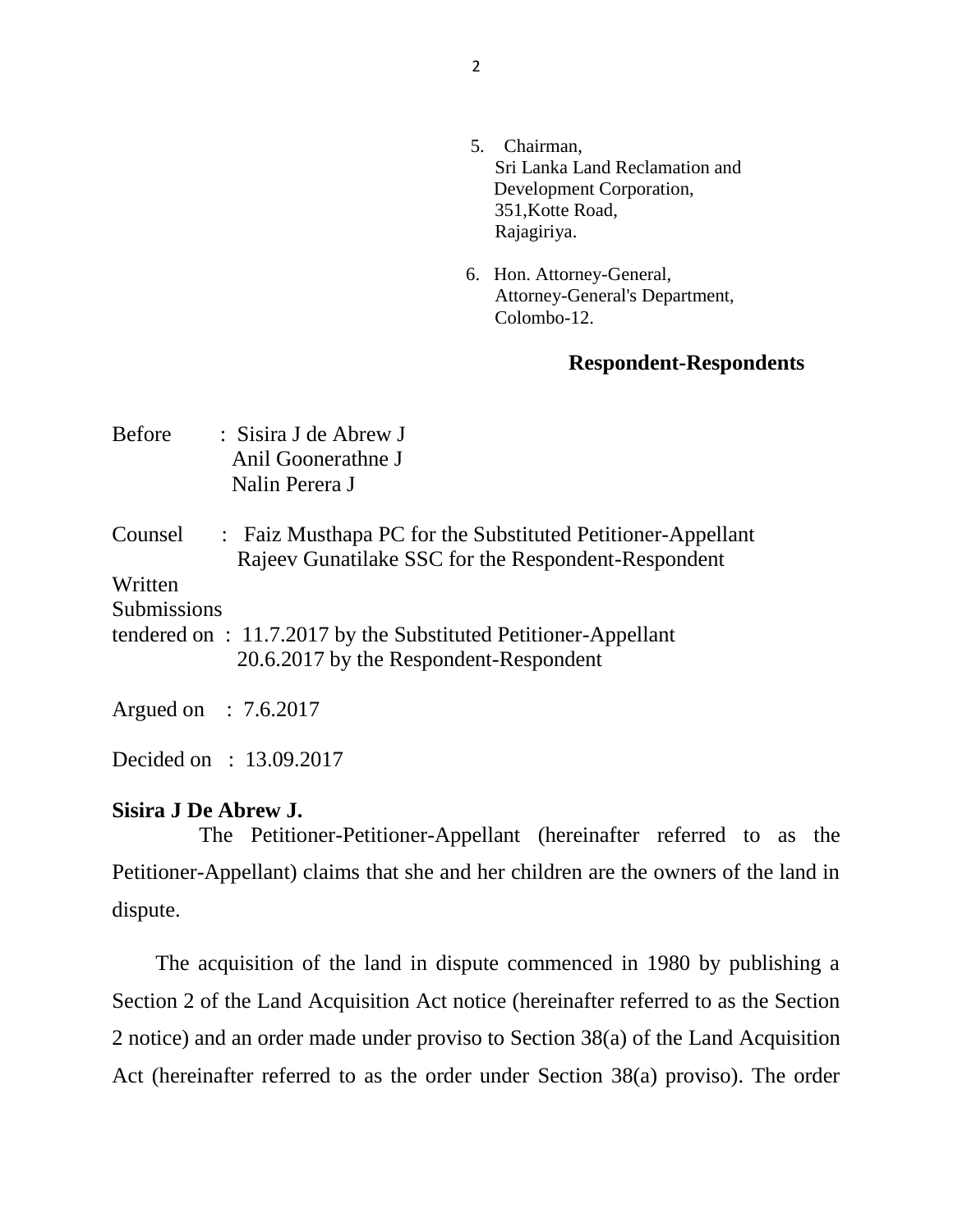under Section 38(a) proviso was published in Government Gazette No.102/6 dated 20.8.1980 marked as 1R2. Notice under Section 7 of the Land Acquisition Act (hereinafter referred to as Section 7 notice) too was published in Government Gazette No.179/8 dated 11.2.1982 marked as P6. The Petitioner-Appellant filed a Writ Application in the Court of Appeal) seeking a writ of certiorari to quash P6 and seeking a writ of mandamus against the  $1<sup>st</sup>$  Respondent-Respondentrespondent (hereinafter referred to as the  $1<sup>st</sup>$  Respondent) directing him to revoke in terms of Section 39(1) of the Land Acquisition Act (hereinafter referred to as the Act), any vesting order made in relation to the Government Gazette notification marked P6 or in the alternative, publish a gazette notification in terms of Section 39A of the Act divesting the Petitioner-Appellant's property. The Petitioner-Appellant further sought a writ of mandamus directing the  $1<sup>st</sup>$  Respondent to pay compensation to the Petitioner-Appellant regarding the acquisition. The Court of Appeal, by its judgment dated 9.5.2006 dismissed the case of the Petitioner-Appellant. Being aggrieved by the said judgment, the Petitioner-Appellant has appealed to this court. This court by its order dated 16.10.2006, granted leave to appeal on the following questions of law.

- 1. Whether the Petitioner-Appellant is entitled, in law, to have the subject matter divested since the property had not been used for the public purpose for which it was acquired during the period of last 26 years.
- 2. Whether the  $1<sup>st</sup>$  and the  $2<sup>nd</sup>$  Respondents have failed to follow the proper procedure with regard to the payment of compensation.

 Learned President's Counsel for the Petitioner-Appellant submitted that although the land had been acquired under the proviso to Section 38(a) of the Act, the land has not been used for any public purpose. He therefore contended that the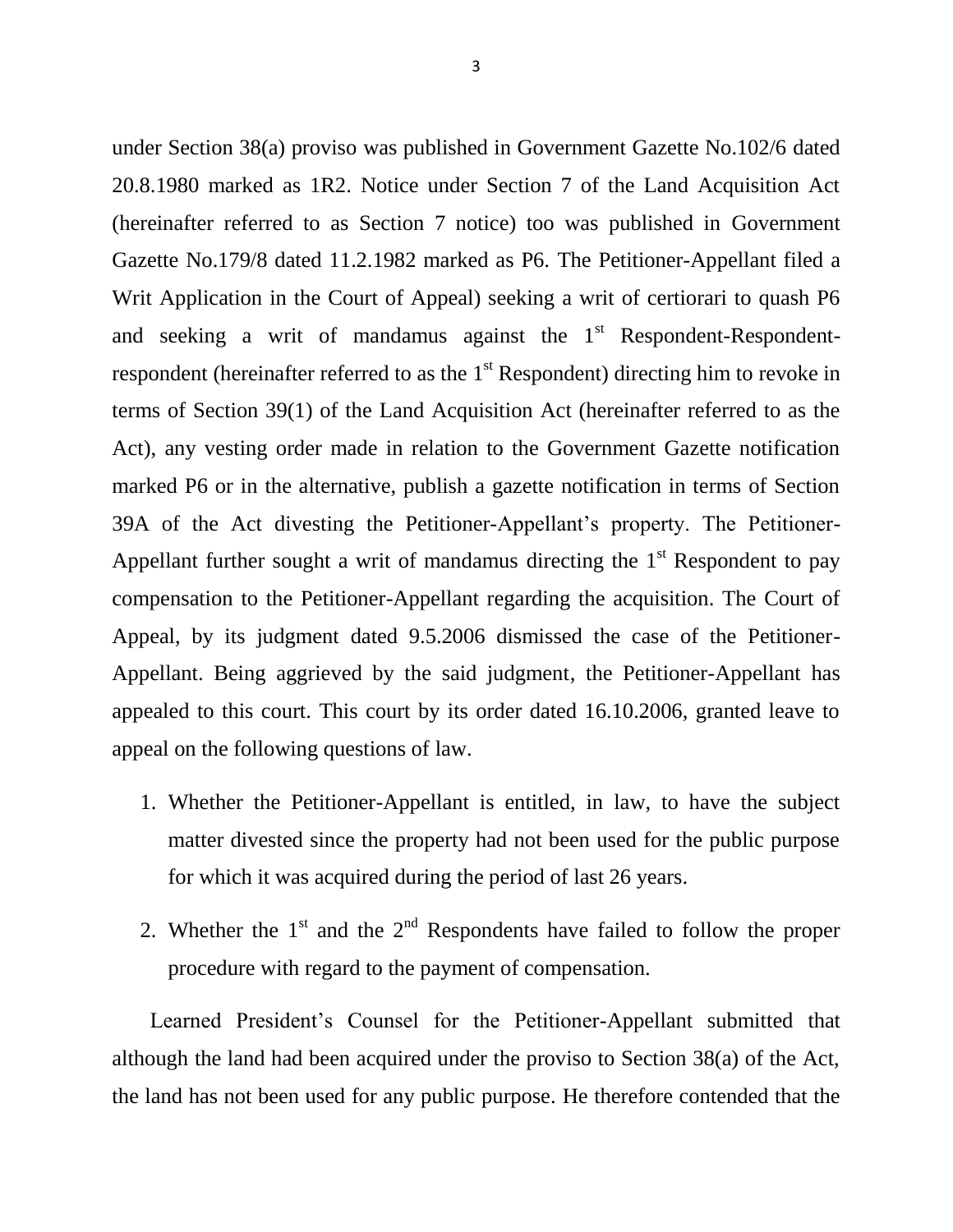1<sup>st</sup> respondent should act under Section 39(1) of the Act. Section 39(1) of the Act reads as follows.

*"Notwithstanding that by virtue of an Order under section 38 ( hereinafter in this section referred to as a " vesting order") any land has vested absolutely in the State, the Minister may, if possession of the land has not actually been taken for and on behalf of the State in pursuance of that Order, by subsequent Order published in the Gazette revoke the vesting order."*

 The governing part of the above section, in my view, is the following phrase: *"if possession of the land has not actually been taken for and on behalf of the State in pursuance of that order."*

 In my view if the possession of the land has **not** been taken for and on behalf of the State, the Minister has the power to make an order under Section 39(1) of the Act. But if the possession of the land has been taken over for and on behalf of the State, the Minister has no power to make an order Section 39(1) of the Act. I will now examine whether the possession of the land has been taken over by the State or not. The Petitioner-Appellant, in his petition and in his statement made to the Police, (P39) states that the possession of the land has not been taken over. But the  $1<sup>st</sup>$  Respondent in his affidavit states that the possession of the land has been taken over by the Urban Development Authority (UDA) on 2.10.1980. The document marked 2R2 indicates that 44 people had been paid compensation for the acquisition of the land in question. If the possession of the land in question has not been taken over for and on behalf of the State, how did the State pay compensation to 44 claimants? This document indicates that the possession of the land has been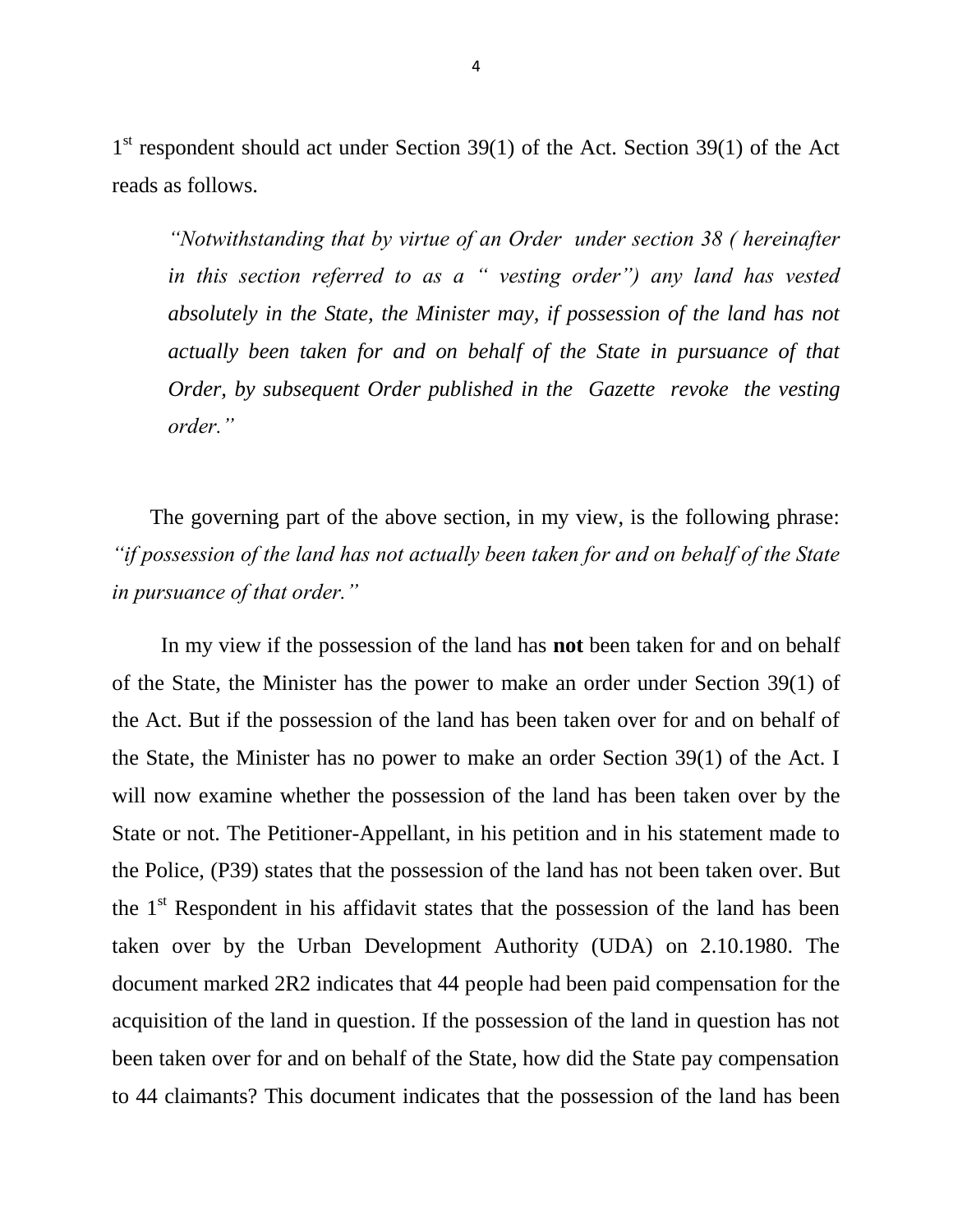taken over for and on behalf of the State. When I consider all the above facts, I hold that the possession of the land has been taken over by the State. Therefore the Minister (the  $1<sup>st</sup>$  Respondent) cannot revoke the vesting order in terms of Section 39(1) of the Act. Therefore the court cannot issue a writ of mandamus directing the 1<sup>st</sup> Respondent to revoke, in terms of Section 39(1) of the Act, the vesting order. For the above reasons, I hold that the Court of Appeal was correct when it refused to issue a writ of mandamus directing the  $1<sup>st</sup>$  Respondent to revoke, in terms of section 39(1) of the Act, the vesting order.

 Learned President's Counsel for the Petitioner-Appellant next contended that the 1<sup>st</sup> Respondent had a duty to issue a divesting order in terms of Section 39A of the Act. I now advert to this contention. Section 39A(1) and 39A (2) of the Act read as follows.

#### 39A(1):

Notwithstanding that by virtue of an Order under section 38 ( hereafter in this section referred to as a " vesting Order ") any land has vested absolutely in the State and actual possession of such land has been taken for or on behalf of the State under the provisions of Paragraph (a) of section 40, the Minister may, subject to sub section (2), by subsequent Order published in the *Gazette* ( hereafter in this section referred to as a " divesting Order") divest the State of the land so vested by the aforesaid vesting Order.

#### 39A(2):

The Minister shall prior to making a divesting Order under subsection (1) satisfy himself that-

- a) no compensation has been paid under this Act to any person or persons interested in the land in relation to which the said divesting Order is to be made;
- b) the said land has not been used for a public purpose after possession of such land has been taken by the State under the provisions of paragraph (a) of section 40;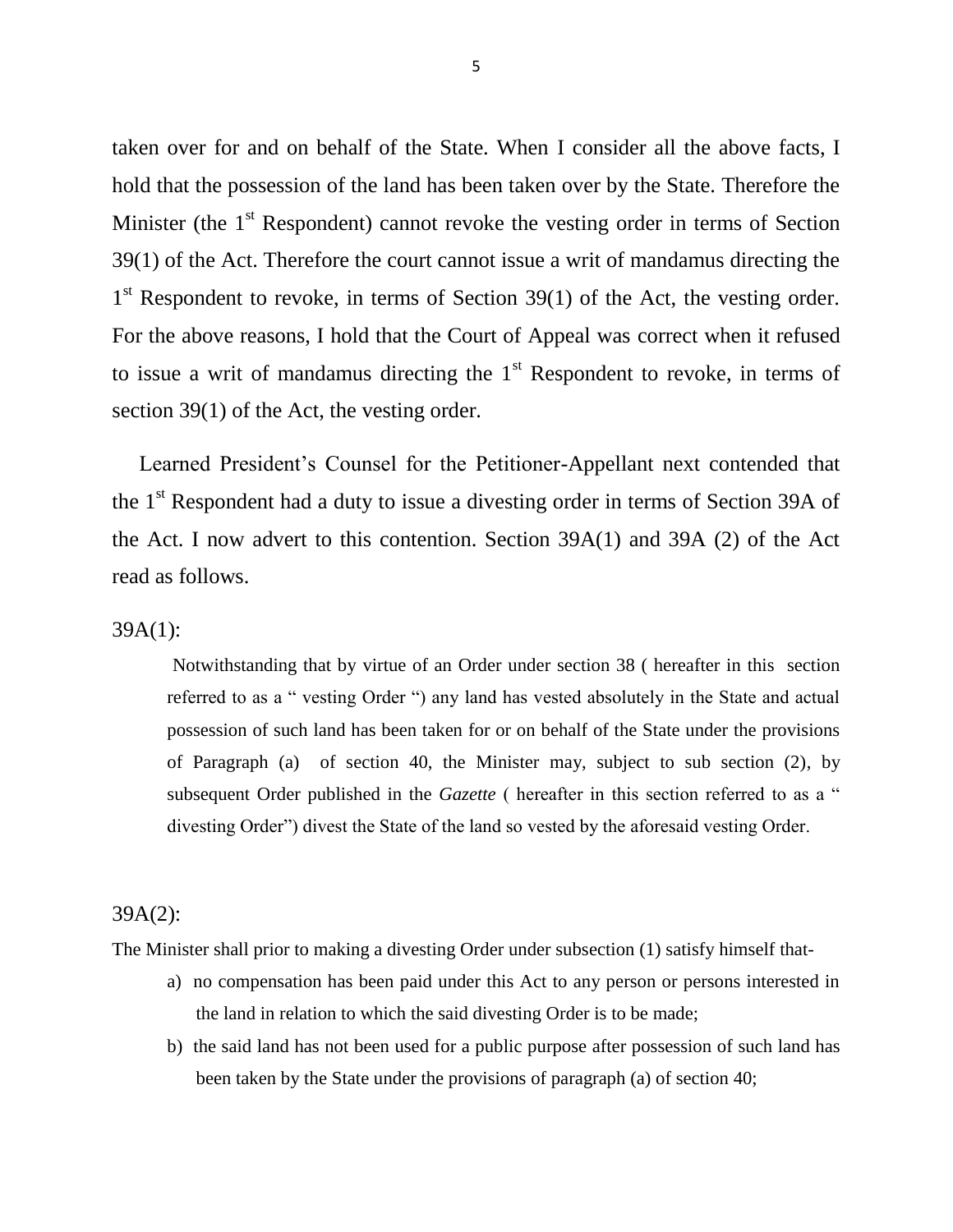- c) no improvements to the said land have been effected after the Order for possession under paragraph (a) of section 40 had been made; and
- d) the person or persons interested in the said land have consented in writing to take possession of such land immediately after the divesting Order is published in the Gazette.

 According to Section 39A(2) of the Act, the Minister, prior to making a divesting order, should satisfy himself that the following conditions have been fulfilled.

- 1. no compensation has been paid under this Act to any person or persons interested in the land in relation to which the said divesting Order is to be made;
- 2. the said land has not been used for a public purpose after possession of such land has been taken by the State under the provisions of paragraph (a) of section 40:
- 3. no improvements to the said land have been effected after the Order for possession under paragraph (a) of section 40 had been made;
- 4. the person or persons interested in the said land have consented in writing to take possession of such land immediately after the divesting Order is published in the Gazette.

What happens if compensation has been paid to the claimants? Then the Minister is not empowered to make a divesting order in terms of Section 39A of the Act because in such a situation condition No.1 in Section 39A (2) has not been fulfilled.

At this stage it is relevant to consider the judicial decision in the case of Rashid Vs Rajitha Senaratne Minister of Lands and Another [2004] 1 SLR 312.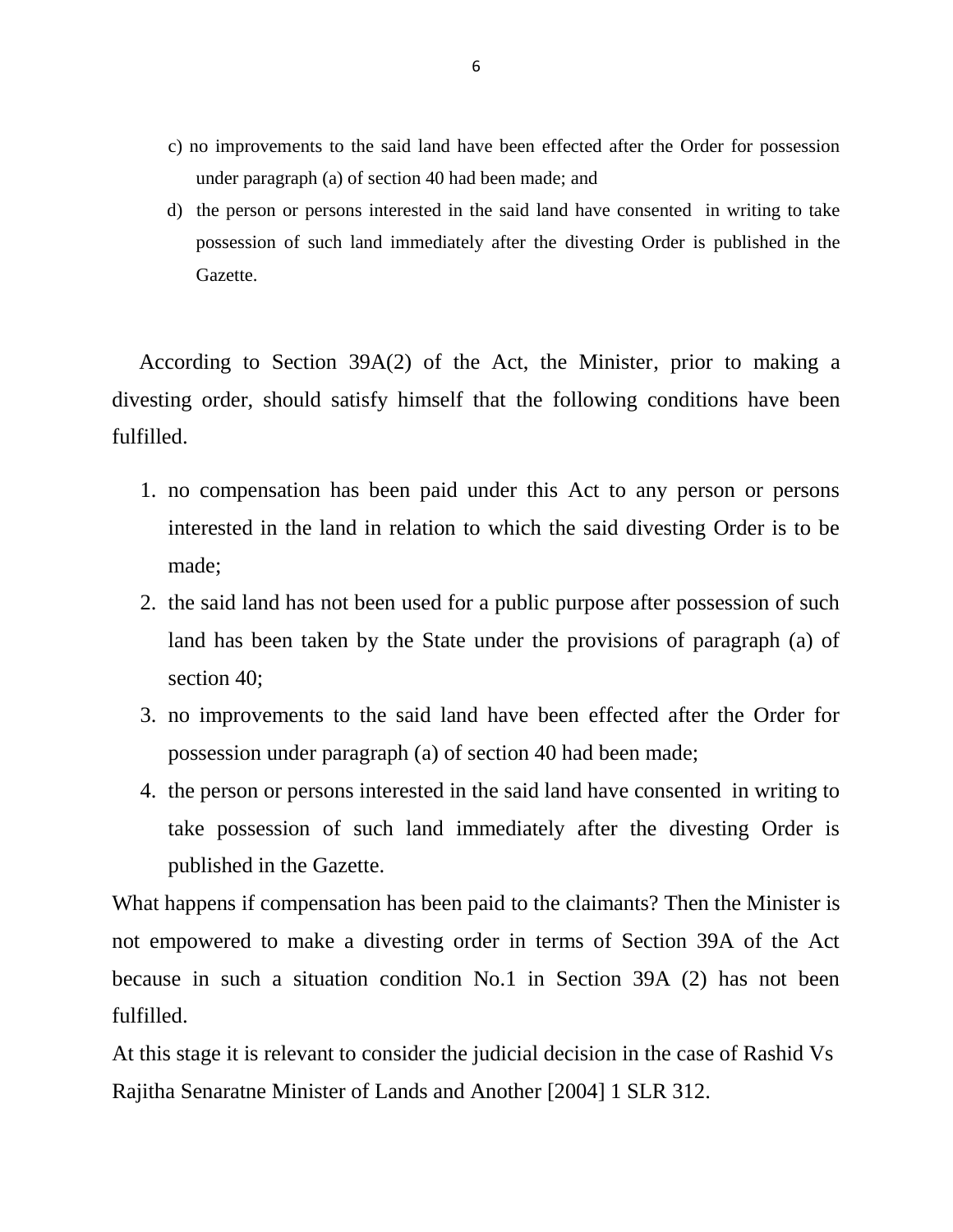This Court observed the following facts in the above case.

"The petitioner was the owner of  $1/16$  share of a land and building, No. 2 New

Bazaar Street, Nuwara Eliya. Proceedings for acquiring the said land commenced

in 1983. A section 2 notice was published in respect of the land. This was followed by an order for the acquisition of the land under section 38 proviso (a)-of the Land Acquisition Act. The notice of the order did not specify the purpose of the acquisition; and the acquiring proceedings continued for 17 years. The land was not used for any purpose although possession of the land was given to the Urban Development Authority.

A notice under section 7 of the Act was published calling for claims to the land. The appellant claimed title and compensation to the land. As different decisions were being made by the acquiring officer, the appellant applied for a *writ of mandamus* to compel finality to the proceedings. That case was settled when the Surveyor-General made a plan NU/1839 dated 15.12.97 showing the premises acquired as 25:25 purchase *viz.,* premises No. 2 aforesaid.

In view of the continuing delay of proceedings the appellant applied *inter alia,* for a *writ of mandamus* to direct the Minister to make an order divesting the property under section 39A of the Act.

 The application satisfied the pre-conditions in section 39A for divesting, but the Court of Appeal dismissed it stating that it could not be shown that the acquisition was *ultra vires*."

### This Court held:

"1. The Minister never claimed that the land was required for a particular public purpose.

*2. For the issue of mandamus to compel a divesting of the land under section 39A* of the Act, it is unnecessary to establish that the acquisition was *ultra vires.*

3. The appellant was entitled to a *writ of mandamus* for a divesting of No. 2 New Bazaar Street depicted in the Surveyor-General's plan UN/1839 dated 15.12.97 and a *writ of certiorari* quashing the initial order of acquisition."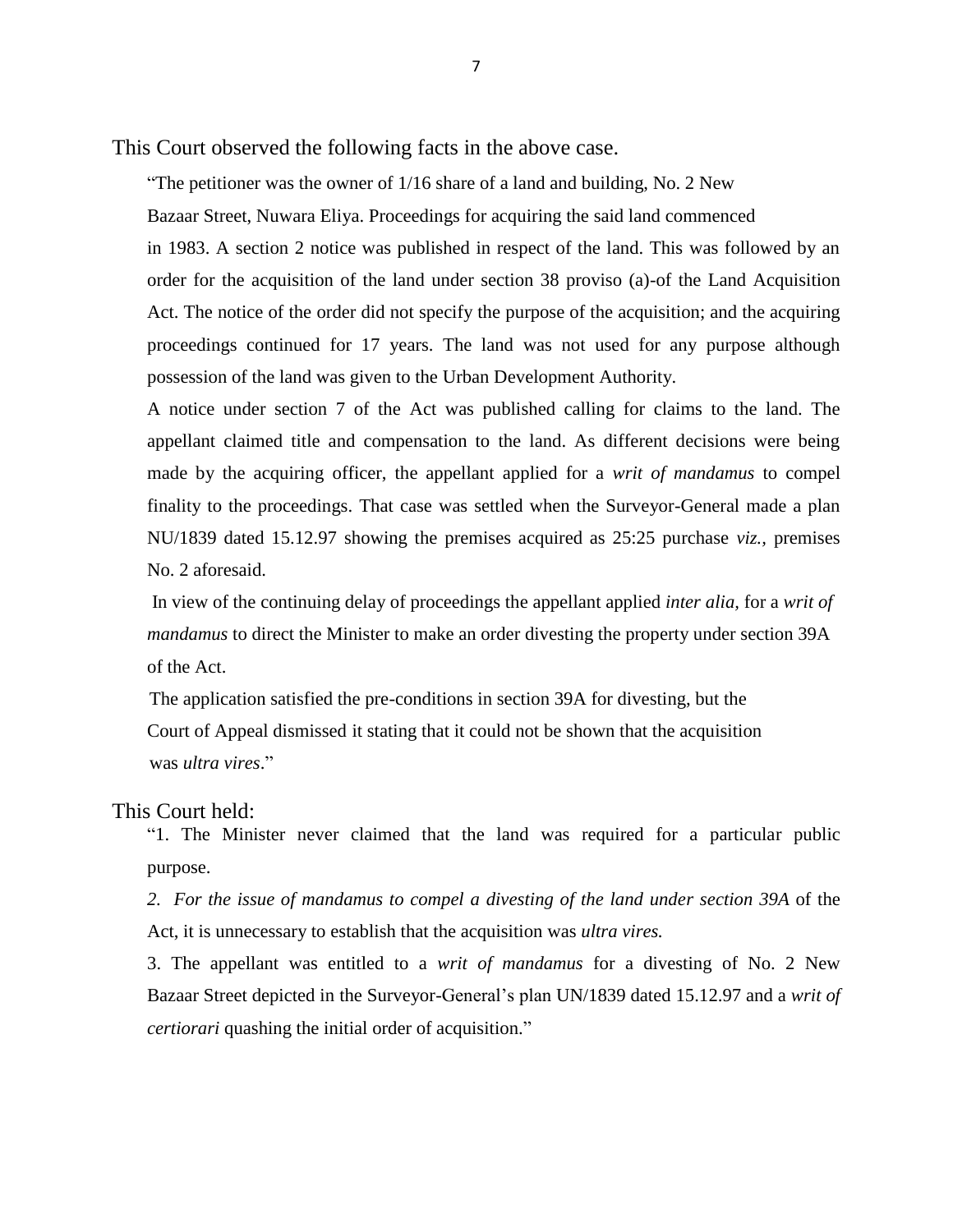In Rashid's case (supra) the applicant had satisfied the pre-conditions in Section 39A. But in the present case condition No.1in Section 39A (2) has not been fulfilled. Therefore the principles enunciated in Rashid's case are not applicable to the present case.

 The document marked 2R2 states that the State had paid compensation to 44 people. Therefore the Minister cannot make a divesting order in terms of Section 39A of the Act. When I consider the aforementioned matters, I hold that the Court of Appeal was correct when it refused to issue a writ of mandamus directing the 1<sup>st</sup> Respondent to issue a divesting order under Section 39A of the Act.

For all the aforementioned reasons, I answer the  $1<sup>st</sup>$  question of law in the negative.

The Petitioner-Appellant also sought a writ of mandamus directing the  $1<sup>st</sup>$ Respondent to pay her compensation. But the Court of Appeal refused to grant the said relief. Was the Court of Appeal right when it made the above order? I now advert to this question. Although Section 7 notice was published, the Petitioner did not make any claim for compensation. The inquiry under Section 17 of the Act was concluded in 1983 and compensation was paid to 44 people but the petitioner maintained silence with regard to her alleged claim. The document marked 2R2 indicates that compensation was paid to 44 people. Under these circumstances the above relief sought by the Petitioner-Appellant cannot be granted. For the above reasons, I hold that the Court of Appeal was correct when it refused to grant the above relief. For the aforementioned reasons, I answer the  $2<sup>nd</sup>$  question of law in the negative.